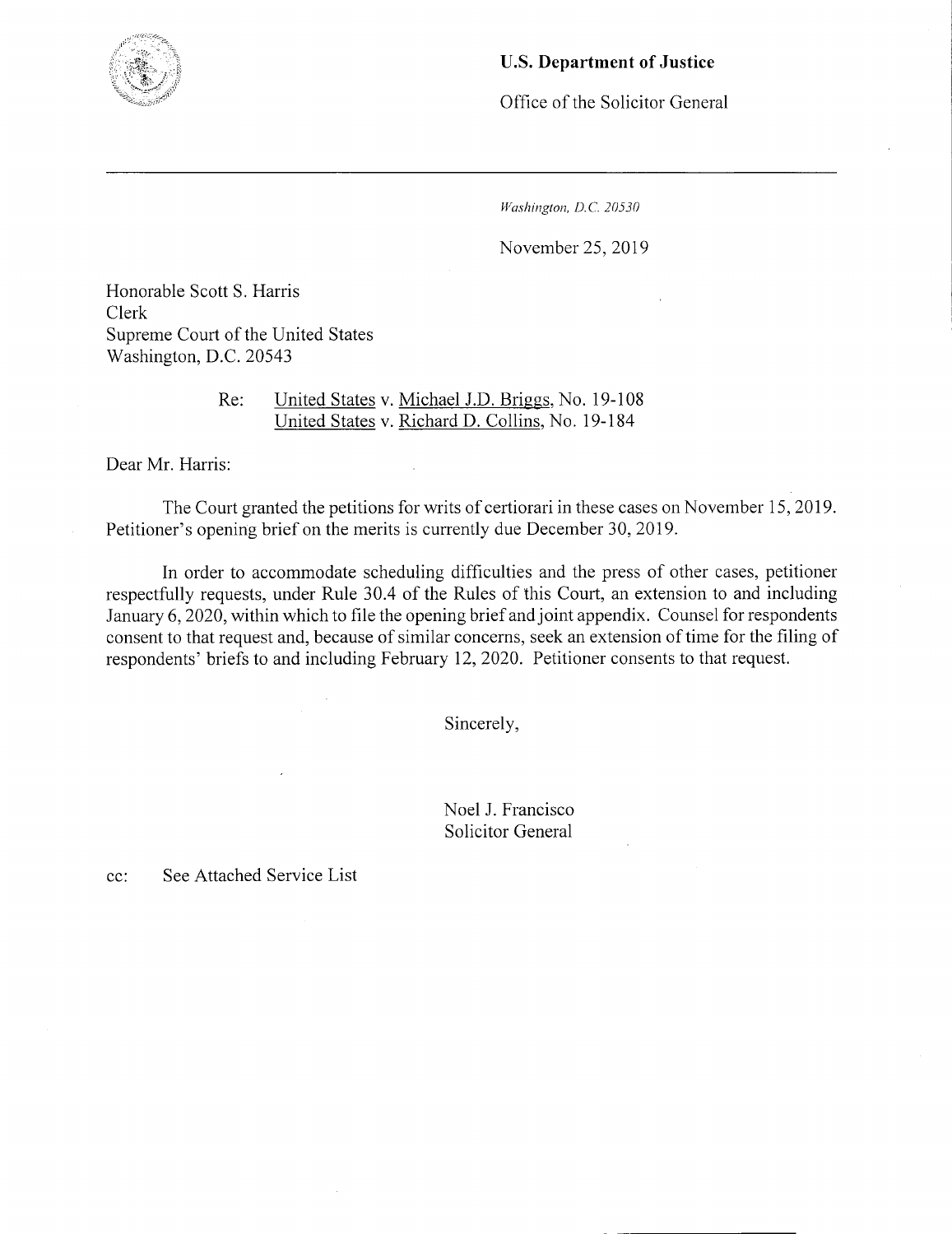19-0108 USA MICHAEL J.D. BRIGGS

> MAJ. JOHNATHAN LEGG FAIRCHILD HALL ROOM 6H-194 US AIR FORCE ACADEMY, CO 80840 JOHNATHAN.LEGG@USAFA.EDU

STEVEN I. VLADECK 727 EAST DEAN KEETON STREET AUSTiN , TX *78705*  SVLADECK@LAW.UTEXAS.EDU

TERRI ZIMMERMAN 7705. POST OAK LANE SUITE 620 HOUSTON, TX *77056*  TERRI.ZIMMERMAN@ZLZSLAW.COM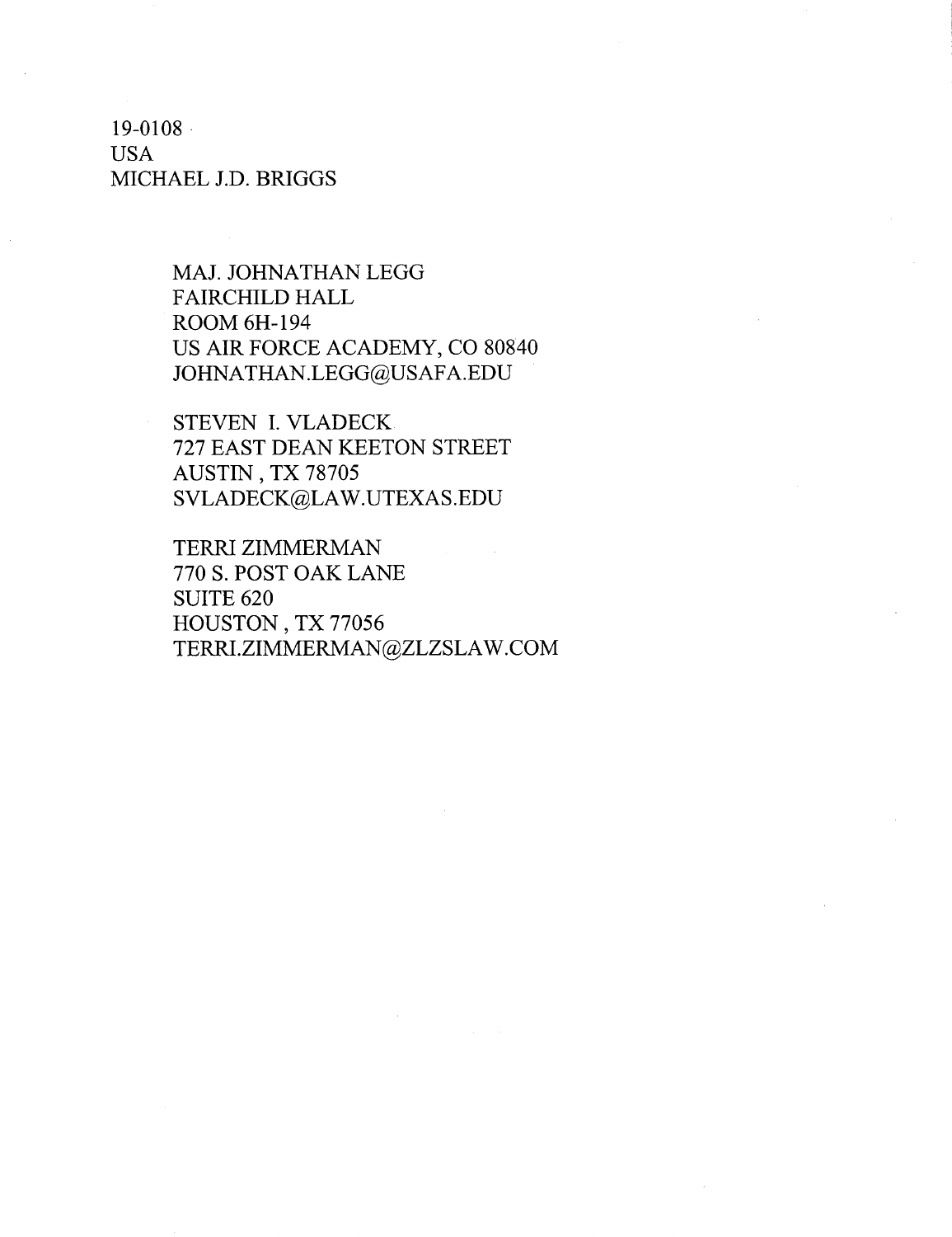19-0 184

USA RICHARD D. COLLINS AND HUMPHREY DANIELS, III

> WILLIAM E. CASSARA P.O. BOX 2688 EVANS, GA 30809 *706-860-5769*  BILL@WILLIAMCASSARA.COM

PETER COOTE PENNONI 1900 MARKET STREET SUITE 300 PHILADELPHIA, PA 19103 215-222-3000 PCOOTE@PENNONI.COM

TAMI L. MITCHELL CIVILIAN APPELLATE DEFENSE COUNSEL LAW OFFICE OF DAVID P. SHELDON, PLLC 5390 GOODWIEW DRIVE COLORADO SPRINGS, CA 80911 719-426-8967 TAMIMITCHELL@MILITARYDEFENSE.COM

MARK J. SCHWARTZ MAJOR, USAF APPELLATE DEFENSE COUNSEL AIRFORCE APPELLATE DEFENSIVE DIVISION 1500 W. PERIMETER ROAD, SUITE 1100 JOINT BASE ANDREWS, MD 20762 240-612-4470 MARK.J. SCHWARTZ7.MIL@MAIL.MIL